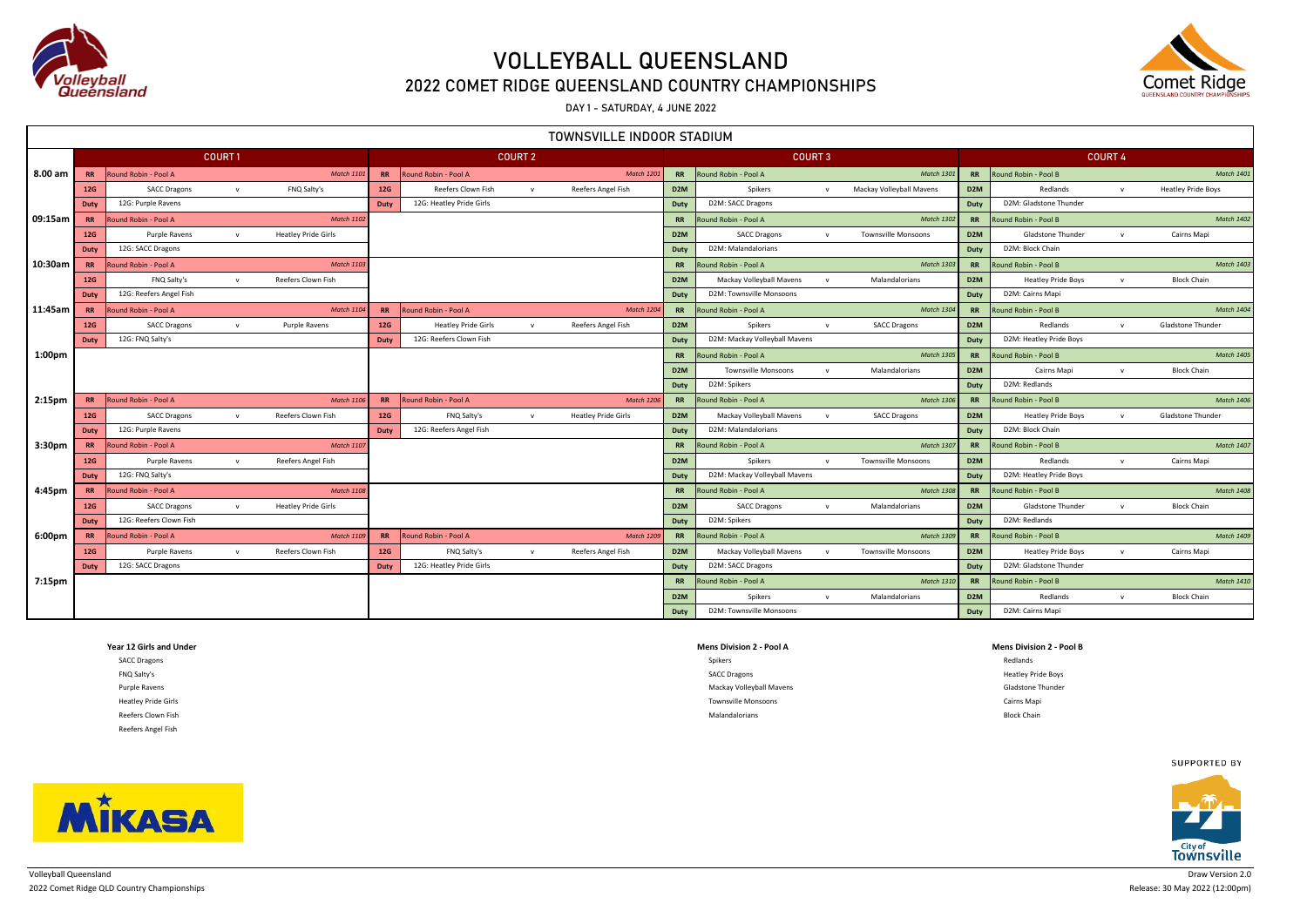

### 2022 COMET RIDGE QUEENSLAND COUNTRY CHAMPIONSHIPS

DAY 1 - SATURDAY, 4 JUNE 2022

| TOWNSVILLE RESERVE INDOOR SPORTS COMPLEX |                  |                                            |               |                            |                |                  |                                   |              |                                     |  |  |  |
|------------------------------------------|------------------|--------------------------------------------|---------------|----------------------------|----------------|------------------|-----------------------------------|--------------|-------------------------------------|--|--|--|
|                                          |                  |                                            | <b>COURT1</b> |                            | <b>COURT 2</b> |                  | <b>COURT 3</b>                    |              |                                     |  |  |  |
| 8.00 am                                  | <b>RR</b>        | Round Robin - Pool A                       |               | <b>Match 1501</b>          |                | <b>RR</b>        | Round Robin - Pool A              |              | <b>Match 1701</b>                   |  |  |  |
|                                          | D <sub>1</sub> M | Eat My ACE<br>$\mathsf{v}$                 |               | <b>Townsville Monsoons</b> |                | D <sub>1</sub> W | Redlands                          | ${\sf v}$    | Oldies but Goodies                  |  |  |  |
|                                          | Duty             | D1M: Venom                                 |               |                            |                | Duty             | D1W: Townsville Monsoons Reserves |              |                                     |  |  |  |
| 09:15am                                  | <b>RR</b>        | Round Robin - Pool A                       |               | <b>Match 1502</b>          |                | <b>RR</b>        | Round Robin - Pool A              |              | <b>Match 1702</b>                   |  |  |  |
|                                          | D <sub>1</sub> M | Venom                                      | $\mathsf{v}$  | <b>Reefers Sharks</b>      |                | D <sub>1</sub> W | Townsville Monsoons Premier       | $\mathsf{v}$ | <b>Townsville Monsoons Reserves</b> |  |  |  |
|                                          | Duty             | D1M: Team Neeble                           |               |                            |                | Duty             | D1W: Redlands                     |              |                                     |  |  |  |
| 10:30am                                  | <b>RR</b>        | Round Robin - Pool A                       |               | <b>Match 1503</b>          |                |                  |                                   |              |                                     |  |  |  |
|                                          | D <sub>1</sub> M | <b>Townsville Monsoons</b><br>$\mathsf{v}$ |               | <b>Team Neeble</b>         |                |                  |                                   |              |                                     |  |  |  |
|                                          | Duty             | D1M: Reefers Sharks                        |               |                            |                |                  |                                   |              |                                     |  |  |  |
| 11:45am                                  | <b>RR</b>        | Round Robin - Pool A                       |               | <b>Match 1504</b>          |                | <b>RR</b>        | Round Robin - Pool A              |              | <b>Match 1704</b>                   |  |  |  |
|                                          | D <sub>1</sub> M | Eat My ACE<br>$\mathsf{v}$                 |               | Venom                      |                | D <sub>1</sub> W | Redlands                          | $\mathsf{v}$ | <b>Townsville Monsoons Premier</b>  |  |  |  |
|                                          | Duty             | D1M: Townsville Monsoons                   |               |                            |                | <b>Duty</b>      | D1W: Oldies but Goodies           |              |                                     |  |  |  |
| 1:00pm                                   | <b>RR</b>        | Round Robin - Pool A                       |               | <b>Match 1505</b>          |                | <b>RR</b>        | Round Robin - Pool A              |              | <b>Match 1705</b>                   |  |  |  |
|                                          | D1M              | <b>Reefers Sharks</b>                      | $\mathbf{v}$  | <b>Team Neeble</b>         |                | D1W              | Oldies but Goodies                | $\mathsf{v}$ | Townsville Monsoons Reserves        |  |  |  |
|                                          | <b>Duty</b>      | D1M: Eat My ACE                            |               |                            |                | Duty             | D1W: Townsville Monsoons Premier  |              |                                     |  |  |  |
| 2:15 <sub>pm</sub>                       | <b>RR</b>        | Round Robin - Pool A                       |               | <b>Match 1506</b>          |                |                  |                                   |              |                                     |  |  |  |
|                                          | D1M              | <b>Townsville Monsoons</b>                 | $\mathsf{v}$  | Venom                      |                |                  |                                   |              |                                     |  |  |  |
|                                          | Duty             | D1M: Team Neeble                           |               |                            |                |                  |                                   |              |                                     |  |  |  |
| 3:30 <sub>pm</sub>                       | <b>RR</b>        | Round Robin - Pool A                       |               | <b>Match 1507</b>          |                | <b>RR</b>        | Round Robin - Pool A              |              | <b>Match 1707</b>                   |  |  |  |
|                                          | D <sub>1</sub> M | Eat My ACE                                 | $\mathbf{v}$  | <b>Reefers Sharks</b>      |                | D <sub>1</sub> W | Redlands                          | $\mathsf{v}$ | <b>Townsville Monsoons Reserves</b> |  |  |  |
|                                          | Duty             | D1M: Townsville Monsoons                   |               |                            |                | Duty             | D1W: Oldies but Goodies           |              |                                     |  |  |  |
| 4:45pm                                   | <b>RR</b>        | Round Robin - Pool A                       |               | <b>Match 1508</b>          |                | <b>RR</b>        | Round Robin - Pool A              |              | <b>Match 1708</b>                   |  |  |  |
|                                          | D1M              | Venom                                      | $\mathsf{v}$  | <b>Team Neeble</b>         |                | D1W              | Oldies but Goodies                | ${\sf v}$    | Townsville Monsoons Premier         |  |  |  |
|                                          | Duty             | D1M: Eat My ACE                            |               |                            |                | Duty             | D1W: Redlands                     |              |                                     |  |  |  |
| 6:00pm                                   | <b>RR</b>        | Round Robin - Pool A                       |               | <b>Match 1509</b>          |                |                  |                                   |              |                                     |  |  |  |
|                                          | D <sub>1</sub> M | <b>Townsville Monsoons</b>                 | $\mathsf{v}$  | Reefers Sharks             |                |                  |                                   |              |                                     |  |  |  |
|                                          | Duty             | D1M: Venom                                 |               |                            |                |                  |                                   |              |                                     |  |  |  |
| 7:15pm                                   | <b>RR</b>        | Round Robin - Pool A                       |               | <b>Match 1510</b>          |                |                  |                                   |              |                                     |  |  |  |
|                                          | D <sub>1</sub> M | Eat My ACE                                 | $\mathbf{v}$  | Team Neeble                |                |                  |                                   |              |                                     |  |  |  |
|                                          | Duty             | D1M: Reefers Sharks                        |               |                            |                |                  |                                   |              |                                     |  |  |  |

| <b>Mens Division 1 - Pool A</b> | <b>Womens Division 1</b> |
|---------------------------------|--------------------------|
| Eat My ACE                      | Redlands                 |
| <b>Townsville Monsoons</b>      | Oldies but Goodies       |
| Venom                           | <b>Townsville Monsoc</b> |
| Reefers Sharks                  | <b>Townsville Monsoc</b> |
| Team Neeble                     |                          |
|                                 |                          |

#### **Mens Division 1 - Pool A Womens Division 1 - Pool A**

Townsville Monsoons Premier Townsville Monsoons Reserves



SUPPORTED BY



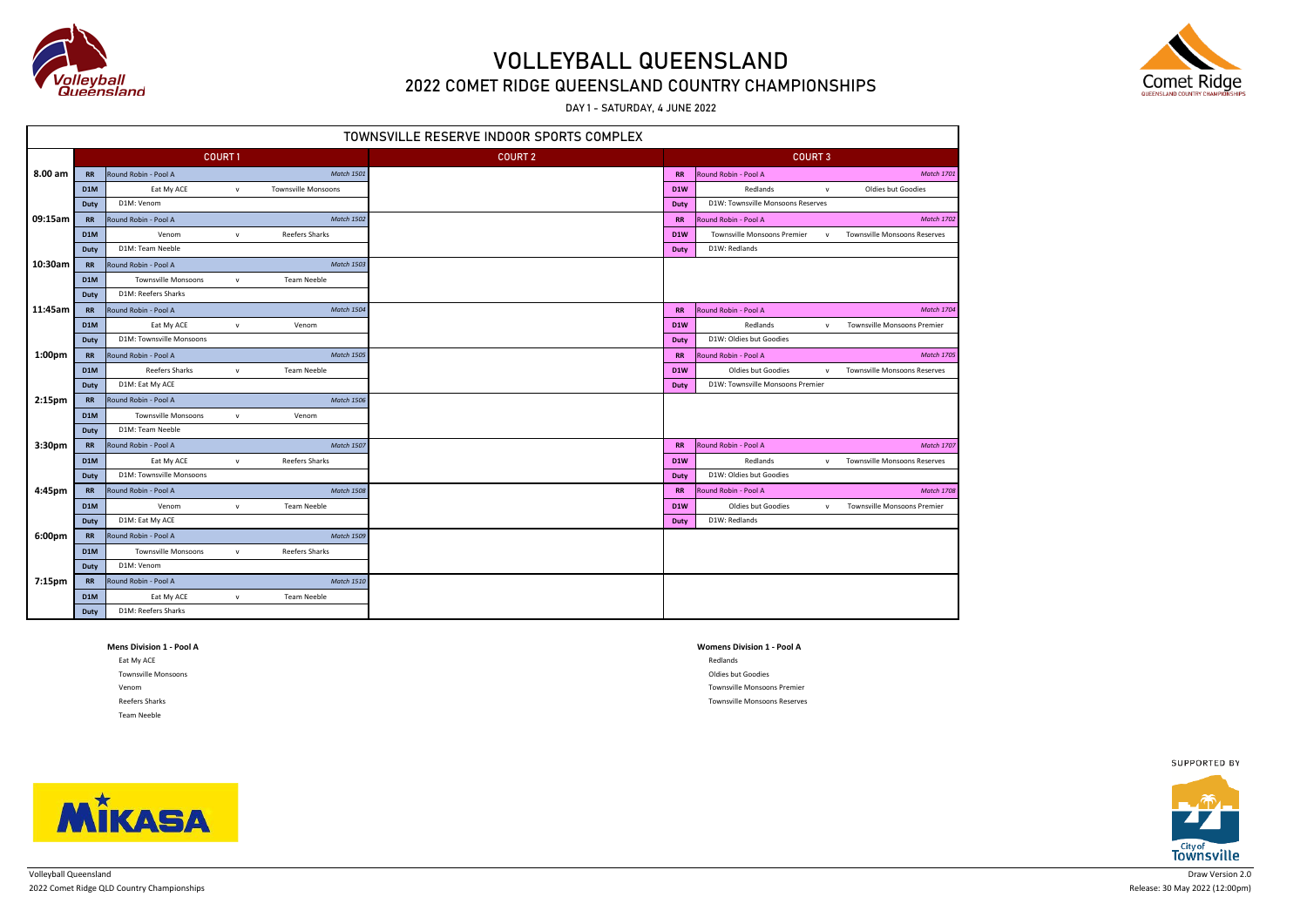

## 2022 COMET RIDGE QUEENSLAND COUNTRY CHAMPIONSHIPS

DAY 2 - SUNDAY, 5 JUNE 2022

| TOWNSVILLE INDOOR STADIUM |            |                              |              |                    |                 |                         |                |                   |                  |                              |                |                           |                  |                            |                |                     |
|---------------------------|------------|------------------------------|--------------|--------------------|-----------------|-------------------------|----------------|-------------------|------------------|------------------------------|----------------|---------------------------|------------------|----------------------------|----------------|---------------------|
|                           |            | COURT1                       |              |                    |                 |                         | <b>COURT 2</b> |                   |                  |                              | <b>COURT 3</b> |                           |                  |                            | <b>COURT 4</b> |                     |
| 8.00 am                   | RR         | Round Robin - Pool A         |              | <b>Match 2101</b>  | <b>RR</b>       | Round Robin - Pool A    |                | <b>Match 2201</b> | RX1              | Repechage                    |                | <b>Match 2301</b>         |                  | RX2 Repechage              |                | <b>Match 2401</b>   |
|                           | 12G        | <b>SACC Dragons</b>          | V            | Reefers Angel Fish | 12G             | FNQ Salty's             | $\mathbf{v}$   | Purple Ravens     | D <sub>2</sub> M | Mackay Volleyball Mavens     | $\mathbf{v}$   | Cairns Mapi               | D <sub>2M</sub>  | Gladstone Thunder          | $\mathbf{v}$   | Malandalorians      |
|                           | Duty       | 12G: Heatley Pride Girls     |              |                    | Duty            | 12G: Reefers Clown Fish |                |                   | Duty             | D2M: Spikers                 |                |                           | Duty             | D2M: Redlands              |                |                     |
| 09:15am                   | <b>RR</b>  | Round Robin - Pool A         |              | <b>Match 2102</b>  |                 |                         |                |                   | SF3              | Semi-Finals                  |                | <b>Match 2302</b>         | SF4              | Semi-Finals                |                | <b>Match 2402</b>   |
|                           | 12G        | <b>Heatley Pride Girls</b>   |              | Reefers Clown Fish |                 |                         |                |                   | D <sub>2</sub> M | <b>Townsville Monsoons</b>   | $\mathbf{v}$   | <b>Heatley Pride Boys</b> | D <sub>2</sub> M | <b>Block Chain</b>         | $\mathbf{v}$   | <b>SACC Dragons</b> |
|                           | Duty       | 12G: Purple Ravens           |              |                    |                 |                         |                |                   | Duty             | D2M: LRX1                    |                |                           | Duty             | D2M: LRX2                  |                |                     |
| 10:30am                   | SF1        | Semi-Finals                  |              | <b>Match 2104</b>  |                 |                         |                |                   | SF <sub>1</sub>  | Semi-Finals                  |                | <b>Match 2303</b>         | SF <sub>2</sub>  | Semi-Finals                |                | <b>Match 2403</b>   |
|                           | 12G        | 2nd Pool A                   | $\mathbf{v}$ | 3rd Pool A         |                 |                         |                |                   | D <sub>2</sub> M | Spikers                      | $\mathsf{v}$   | WRX2                      | D <sub>2</sub> M | Redlands                   | $\mathbf{v}$   | WRX1                |
|                           | Duty       | 12G: 1st Pool A              |              |                    |                 |                         |                |                   | Duty             | D2M: WSF3                    |                |                           | Duty             | D2M: WSF4                  |                |                     |
| 11:45am                   |            |                              |              |                    | SF <sub>2</sub> | Semi-Finals             |                | Match 2204        |                  |                              |                |                           |                  |                            |                |                     |
|                           |            |                              |              |                    | 12G             | 4th Pool A              | $\mathbf{v}$   | 5th Pool A        |                  |                              |                |                           |                  |                            |                |                     |
|                           |            |                              |              |                    | Duty            | 12G: 6th Pool A         |                |                   |                  |                              |                |                           |                  |                            |                |                     |
| 1:00 <sub>pm</sub>        | <b>PO2</b> | <b>Bronze Medal Playoffs</b> |              | <b>Match 2106</b>  |                 |                         |                |                   |                  | PO3 5th/6th Place Playoofs   |                | <b>Match 2305</b>         |                  | PO4 7th/8th Place Playoffs |                | <b>Match 2405</b>   |
| 12:30pm                   | <b>12G</b> | LSF1                         | $\mathbf{v}$ | WSF2               |                 |                         |                |                   | D <sub>2</sub> M | LRX1                         | $\mathsf{v}$   | LRX2                      | D <sub>2</sub> M | WSF3                       | $\mathbf{v}$   | WSF4                |
| 12G                       | Duty       | 12G: WSF1                    |              |                    |                 |                         |                |                   | Duty             | D2M: LSF2                    |                |                           | Duty             | D2M: LSF3                  |                |                     |
| 2:15pm                    | <b>PO1</b> | <b>Gold Medal Playoffs</b>   |              |                    |                 |                         |                |                   | <b>PO2</b>       | <b>Bronze Medal Playoffs</b> |                | <b>Match 2306</b>         | PO <sub>5</sub>  | 9th/10th Place Playoffs    |                | <b>Match 2406</b>   |
|                           | 12G        | 1st Pool A                   | $\mathsf{v}$ | WSF1               |                 |                         |                |                   | D <sub>2</sub> M | LSF1                         | V              | LSF <sub>2</sub>          | D <sub>2</sub> M | LSF3                       | $\mathbf{v}$   | LSF4                |
|                           | Duty       | 12G: WPO2                    |              |                    |                 |                         |                |                   | Duty             | D2M: LPO3                    |                |                           | Duty             | D2M: LPO4                  |                |                     |
| 3:30pm                    |            |                              |              |                    | PO3             | 5th/6th Place Playoofs  |                | Match 2207        | <b>PO1</b>       | Gold Medal Playoffs          |                | <b>Match 2307</b>         |                  |                            |                |                     |
|                           |            |                              |              |                    | 12G             | 6th Pool A              | $\mathsf{v}$   | LSF <sub>2</sub>  | D <sub>2</sub> M | WSF1                         | $\mathsf{v}$   | WSF2                      |                  |                            |                |                     |
|                           |            |                              |              |                    | Duty            | 12G: WPO2               |                |                   | Duty             | D2M: WPO2                    |                |                           |                  |                            |                |                     |



SUPPORTED BY